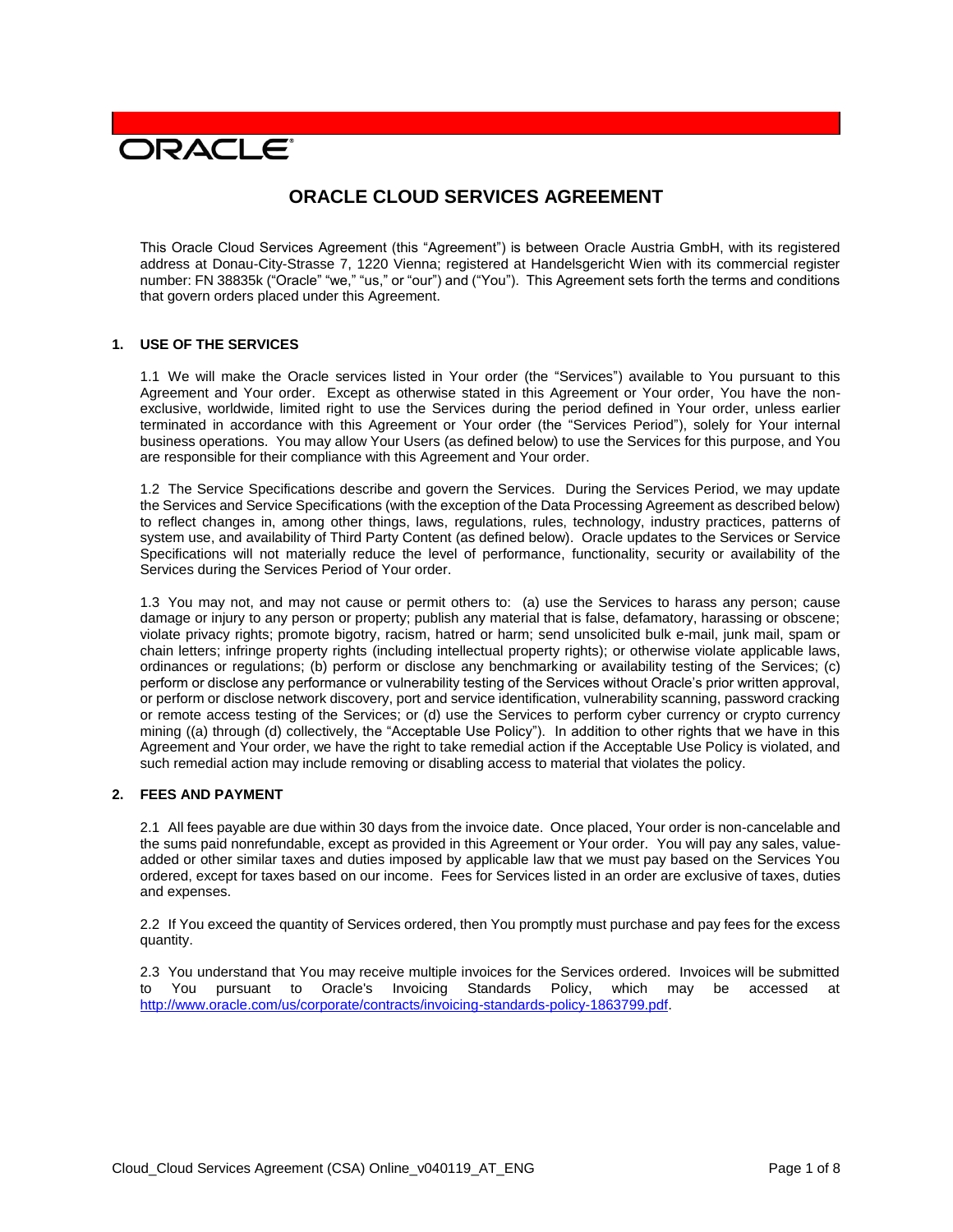# **3. OWNERSHIP RIGHTS AND RESTRICTIONS**

3.1 You or Your licensors retain all ownership and intellectual property rights in and to Your Content (as defined below). We or our licensors retain all ownership and intellectual property rights in and to the Services, derivative works thereof, and anything developed or provided by or on behalf of us under this Agreement.

3.2 You may have access to Third Party Content through use of the Services. Unless otherwise stated in Your order, all ownership and intellectual property rights in and to Third Party Content and the use of such content is governed by separate third party terms between You and the third party.

3.3 You grant us the right to host, use, process, display and transfer Your Content to provide the Services pursuant to and in accordance with this Agreement and Your order. You have sole responsibility for the accuracy, quality, integrity, legality, reliability, and appropriateness of Your Content, and for obtaining all rights related to Your Content required by Oracle to perform the Services.

3.4 You may not, and may not cause or permit others to: (a) modify, make derivative works of, disassemble, decompile, reverse engineer (unless required by law for interoperability), reproduce, republish, download, or copy any part of the Services (including data structures or similar materials produced by programs); (b) access or use the Services to build or support, directly or indirectly, products or services competitive to Oracle; or (c) license, sell, transfer, assign, distribute, outsource, permit timesharing or service bureau use of, commercially exploit, or make available the Services to any third party except as permitted by this Agreement or Your order.

# **4. NONDISCLOSURE**

4.1 By virtue of this Agreement, the parties may disclose to each other information that is confidential ("Confidential Information"). Confidential Information shall be limited to the terms and pricing under this Agreement and Your order, Your Content residing in the Services, and all information clearly identified as confidential at the time of disclosure.

4.2 A party's Confidential Information shall not include information that: (a) is or becomes a part of the public domain through no act or omission of the other party; (b) was in the other party's lawful possession prior to the disclosure and had not been obtained by the other party either directly or indirectly from the disclosing party; (c) is lawfully disclosed to the other party by a third party without restriction on the disclosure; or (d) is independently developed by the other party.

4.3 Each party agrees not to disclose the other party's Confidential Information to any third party other than as set forth in the following sentence for a period of five years from the date of the disclosing party's disclosure of the Confidential Information to the receiving party; however, we will protect the confidentiality of Your Content residing in the Services for as long as such information resides in the Services. Each party may disclose Confidential Information only to those employees, agents or subcontractors who are required to protect it against unauthorized disclosure in a manner no less protective than required under this Agreement, and each party may disclose the other party's Confidential Information in any legal proceeding or to a governmental entity as required by law. We will protect the confidentiality of Your Content residing in the Services in accordance with the Oracle security practices defined as part of the Service Specifications applicable to Your order.

# **5. PROTECTION OF YOUR CONTENT**

5.1 In order to protect Your Content provided to Oracle as part of the provision of the Services, Oracle will comply with the applicable administrative, physical, technical and other safeguards, and other applicable aspects of system and content management, available at [http://www.oracle.com/us/corporate/contracts/cloud-services/index.html.](http://www.oracle.com/us/corporate/contracts/cloud-services/index.html)

5.2 To the extent Your Content includes Personal Data (as that term is defined in the applicable data privacy policies and the Data Processing Agreement (as that term is defined below)), Oracle will furthermore comply with the following:

- a. the relevant Oracle privacy policies applicable to the Services, available at [http://www.oracle.com/us/legal/privacy/overview/index.html;](http://www.oracle.com/us/legal/privacy/overview/index.html) and
- b. the applicable version of the Data Processing Agreement for Oracle Services (the "Data Processing Agreement"), unless stated otherwise in Your order. The version of the Data Processing Agreement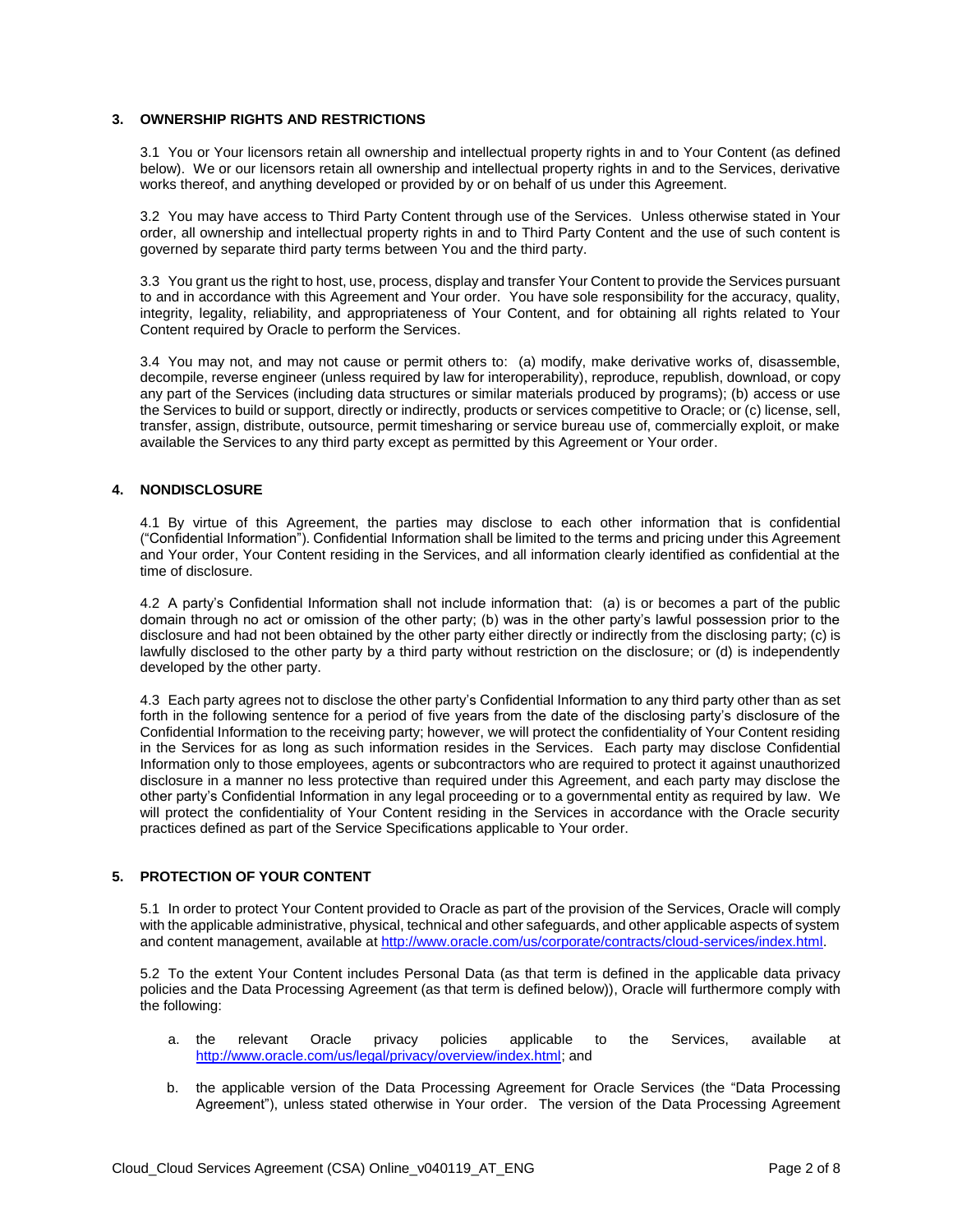applicable to Your order (a) is available at [https://www.oracle.com/corporate/contracts/cloud](https://www.oracle.com/corporate/contracts/cloud-services/contracts.html#data-processing)[services/contracts.html#data-processing](https://www.oracle.com/corporate/contracts/cloud-services/contracts.html#data-processing) and is incorporated herein by reference, and (b) will remain in force during the Services Period of Your order. In the event of any conflict between the terms of the Data Processing Agreement and the terms of the Service Specifications (including any applicable Oracle privacy policies), the terms of the Data Processing Agreement shall take precedence.

5.3 Without prejudice to Sections 5.1 and 5.2 above, You are responsible for (a) any required notices, consents and/or authorizations related to Your provision of, and our processing of, Your Content (including any Personal Data) as part of the Services, (b) any security vulnerabilities, and the consequences of such vulnerabilities, arising from Your Content, including any viruses, Trojan horses, worms or other harmful programming routines contained in Your Content, and (c) any use by You or Your Users of the Services in a manner that is inconsistent with the terms of this Agreement. To the extent You disclose or transmit Your Content to a third party, we are no longer responsible for the security, integrity or confidentiality of such content outside of Oracle's control.

5.4 Unless otherwise specified in Your order (including in the Service Specifications), Your Content may not include any sensitive or special data that imposes specific data security or data protection obligations on Oracle in addition to or different from those specified in the Service Specifications. If available for the Services, You may purchase additional services from us (e.g., Oracle Payment Card Industry Compliance Services) designed to address specific data security or data protection requirements applicable to such sensitive or special data You seek to include in Your Content.

# **6. WARRANTIES, DISCLAIMERS AND EXCLUSIVE REMEDIES**

6.1 Each party represents that it has validly entered into this Agreement and that it has the power and authority to do so. We warrant that during the Services Period we will perform the Services using commercially reasonable care and skill in all material respects as described in the Service Specifications. If the Services provided to You were not performed as warranted, You must promptly provide us with a written notice that describes the deficiency in the Services (including, as applicable, the service request number notifying us of the deficiency in the Services).

6.2 WE DO NOT WARRANT THAT THE SERVICES WILL BE PERFORMED ERROR-FREE OR UNINTERRUPTED, THAT WE WILL CORRECT ALL SERVICES ERRORS, OR THAT THE SERVICES WILL MEET YOUR REQUIREMENTS OR EXPECTATIONS. WE ARE NOT RESPONSIBLE FOR ANY ISSUES RELATED TO THE PERFORMANCE, OPERATION OR SECURITY OF THE SERVICES THAT ARISE FROM YOUR CONTENT OR THIRD PARTY CONTENT OR SERVICES PROVIDED BY THIRD PARTIES.

6.3 FOR ANY BREACH OF THE SERVICES WARRANTY, YOUR EXCLUSIVE REMEDY AND OUR ENTIRE LIABILITY SHALL BE THE CORRECTION OF THE DEFICIENT SERVICES THAT CAUSED THE BREACH OF WARRANTY, OR, IF WE CANNOT SUBSTANTIALLY CORRECT THE DEFICIENCY IN A COMMERCIALLY REASONABLE MANNER AND/OR REASONABLE PERIOD OF TIME, YOU MAY END THE DEFICIENT SERVICES AND WE WILL REFUND TO YOU THE FEES FOR THE TERMINATED SERVICES THAT YOU PRE-PAID TO US FOR THE PERIOD FOLLOWING THE EFFECTIVE DATE OF TERMINATION.

6.4 TO THE EXTENT NOT PROHIBITED BY LAW, THESE WARRANTIES ARE EXCLUSIVE AND THERE ARE NO OTHER EXPRESS OR IMPLIED WARRANTIES, GUARANTEES OR CONDITIONS INCLUDING FOR SOFTWARE, HARDWARE, SYSTEMS, NETWORKS OR ENVIRONMENTS OR FOR MERCHANTABILITY, SATISFACTORY QUALITY, USUALLY ASSUMED CHARACTERISTICS AND FITNESS FOR A PARTICULAR PURPOSE.

# **7. LIMITATION OF LIABILITY**

UNLESS REQUIRED BY LAW – I.E. EXCEPT IN CASES OF DAMAGE CAUSED BY WILLFUL MISCONDUCT OR GROSS NEGLIGENCE AS WELL AS IN THE CASE OF OTHER LEGALLY BINDING LIABILITY -, THE FOLLOWING LIMITATIONS OF LIABILITY SHALL APPLY. THESE LIMITATIONS OF LIABILITY APPLY TO THE EMPLOYEES AND AGENTS OF THE PARTIES ACCORDINGLY

7.1 IN NO EVENT WILL EITHER PARTY OR ITS AFFILIATES BE LIABLE FOR ANY INDIRECT, CONSEQUENTIAL OR INCIDENTAL DAMAGES, OR ANY LOSS OF REVENUE, PROFITS (EXCLUDING FEES UNDER THIS AGREEMENT), SALES, DATA, DATA USE/USABILITY, GOODWILL, OR REPUTATION. FURTHERMORE, ORACLE AND/OR OUR AFFILIATES CANNOT BE HELD LIABLE FOR OTHER MERE FINANCIAL LOSSES ("REINE VERMÖGENSSCHÄDEN").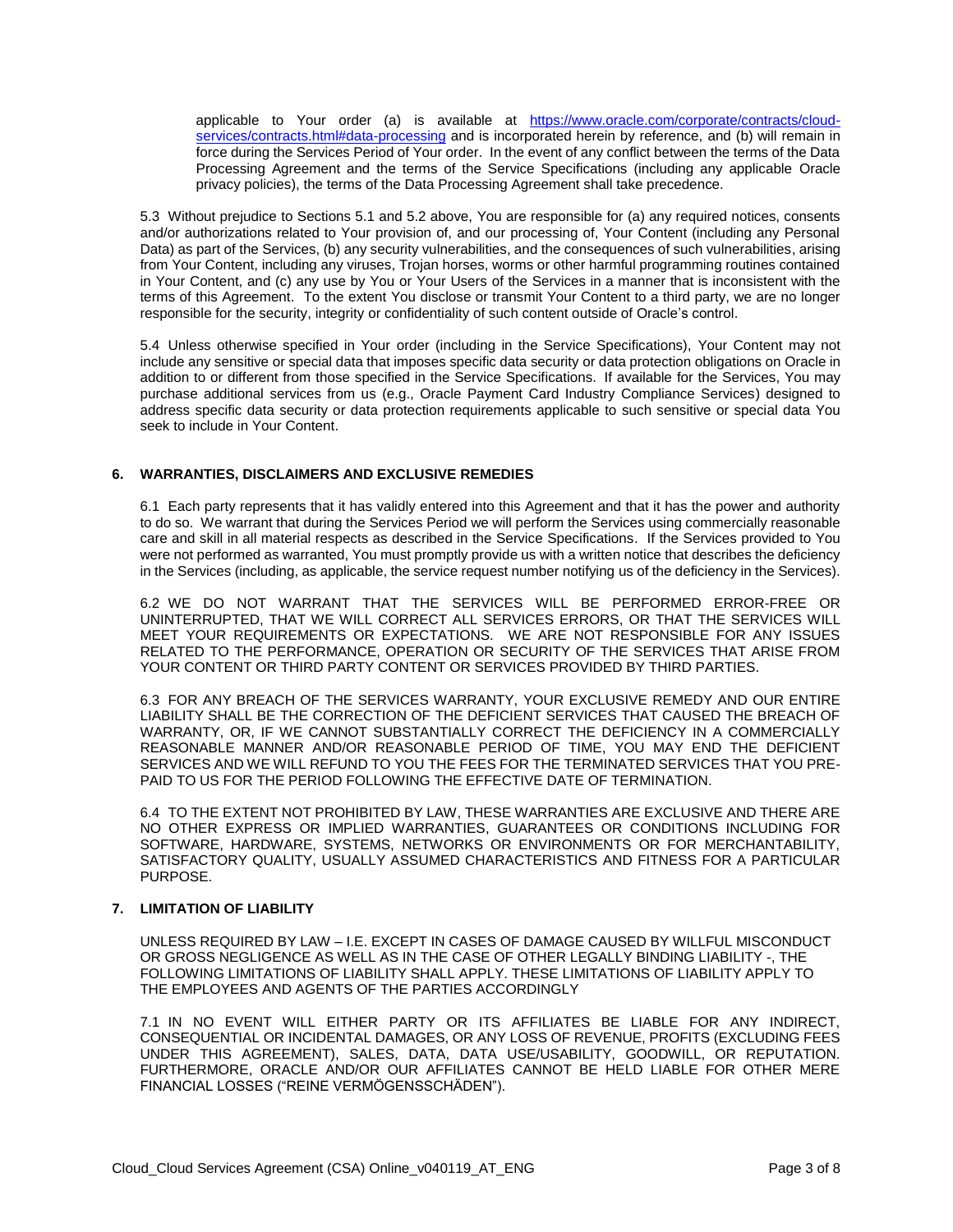7.2 IN NO EVENT SHALL THE AGGREGATE LIABILITY OF ORACLE AND OUR AFFILIATES ARISING OUT OF OR RELATED TO THIS AGREEMENT OR YOUR ORDER, WHETHER IN CONTRACT, TORT, OR OTHERWISE, EXCEED THE TOTAL AMOUNTS ACTUALLY PAID UNDER YOUR ORDER FOR THE SERVICES GIVING RISE TO THE LIABILITY DURING THE TWELVE (12) MONTHS IMMEDIATELY PRECEDING THE EVENT GIVING RISE TO SUCH LIABILITY.

# **8. INDEMNIFICATION**

8.1 If a third party makes a claim against either You or Oracle ("Recipient" which may refer to You or us depending upon which party received the Material), that any information, design, specification, instruction, software, service, data, hardware, or material (collectively, "Material") furnished by either You or us ("Provider" which may refer to You or us depending on which party provided the Material) and used by the Recipient infringes the third party's intellectual property rights, the Provider, at the Provider's sole cost and expense, will defend the Recipient against the claim and indemnify the Recipient from the damages, liabilities, costs and expenses awarded by the court to the third party claiming infringement or the settlement agreed to by the Provider, if the Recipient does the following:

- a. notifies the Provider promptly in writing, not later than 30 days after the Recipient receives notice of the claim (or sooner if required by applicable law);
- b. gives the Provider sole control of the defense and any settlement negotiations; and
- c. gives the Provider the information, authority and assistance the Provider needs to defend against or settle the claim.

8.2 If the Provider believes or it is determined that any of the Material may have violated a third party's intellectual property rights, the Provider may choose to either modify the Material to be non-infringing (while substantially preserving its utility or functionality) or obtain a license to allow for continued use, or if these alternatives are not commercially reasonable, the Provider may end the license for, and require return of, the applicable Material and refund any unused, prepaid fees the Recipient may have paid to the other party for such Material. If such return materially affects our ability to meet obligations under the relevant order, then we may, upon 30 days prior written notice, terminate the order. If such Material is third party technology and the terms of the third party license do not allow us to terminate the license, then we may, upon 30 days prior written notice, end the Services associated with such Material and refund any unused, prepaid fees for such Services.

8.3 The Provider will not indemnify the Recipient if the Recipient (a) alters the Material or uses it outside the scope of use identified in the Provider's user or program documentation or Service Specifications, or (b) uses a version of the Material which has been superseded, if the infringement claim could have been avoided by using an unaltered current version of the Material which was made available to the Recipient. The Provider will not indemnify the Recipient to the extent that an infringement claim is based upon any Material not furnished by the Provider. We will not indemnify You to the extent that an infringement claim is based on Third Party Content or any Material from a third party portal or other external source that is accessible or made available to You within or by the Services (e.g., a social media post from a third party blog or forum, a third party Web page accessed via a hyperlink, marketing data from third party data providers, etc.).

8.4 This Section 8 provides the parties' exclusive remedy for any infringement claims or damages.

# **9. TERM AND TERMINATION**

- 9.1 This Agreement is valid for the order which this Agreement accompanies.
- 9.2 Services shall be provided for the Services Period defined in Your order.

9.3 We may suspend Your or Your Users' access to, or use of, the Services if we believe that (a) there is a significant threat to the functionality, security, integrity, or availability of the Services or any content, data, or applications in the Services; (b) You or Your Users are accessing or using the Services to commit an illegal act; or (c) there is a violation of the Acceptable Use Policy. When reasonably practicable and lawfully permitted, we will provide You with advance notice of any such suspension. We will use reasonable efforts to re-establish the Services promptly after we determine that the issue causing the suspension has been resolved. During any suspension period, we will make Your Content (as it existed on the suspension date) available to You. Any suspension under this Section shall not excuse You from Your obligation to make payments under this Agreement.

9.4 If either of us breaches a material term of this Agreement or any order and fails to correct the breach within 30 days of written specification of the breach, then the breaching party is in default and the non-breaching party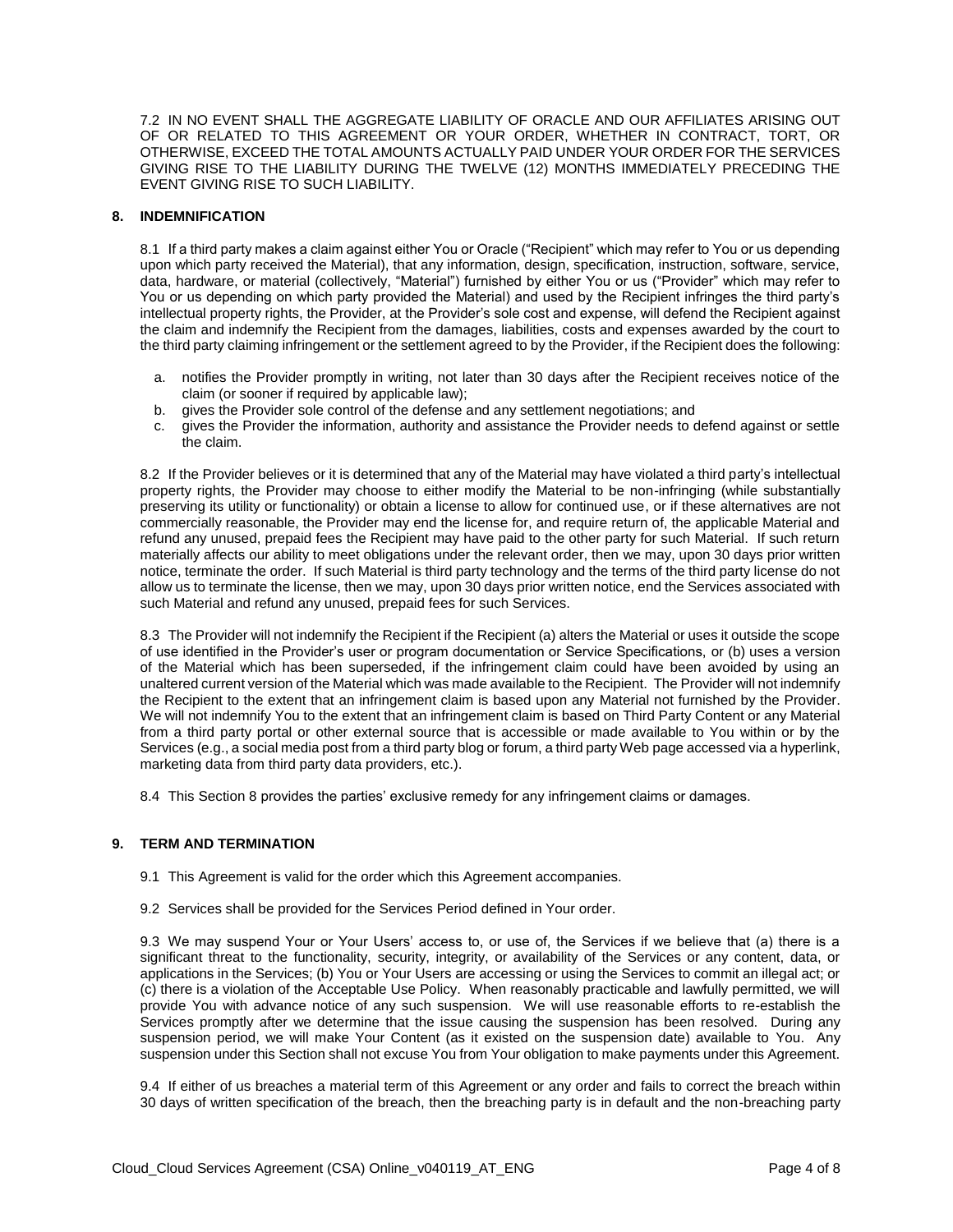may terminate (a) in the case of breach of any order, the order under which the breach occurred; or (b) in the case of breach of the Agreement, the Agreement and any orders that have been placed under the Agreement. If we terminate any orders as specified in the preceding sentence, You must pay within 30 days all amounts that have accrued prior to such termination, as well as all sums remaining unpaid for the Services under such order(s) plus related taxes and expenses. Except for nonpayment of fees, the nonbreaching party may agree in its sole discretion to extend the 30 day period for so long as the breaching party continues reasonable efforts to cure the breach. You agree that if You are in default under this Agreement, You may not use those Services ordered.

9.5 At the end of the Services Period, we will make Your Content (as it existed at the end of the Services Period) available for retrieval by You during a retrieval period set out in the Service Specifications. At the end of such retrieval period, and except as may be required by law, we will delete or otherwise render unrecoverable any of Your Content that remains in the Services. Our data deletion practices are described in more detail in the Service Specifications.

9.6 Provisions that survive termination or expiration of this Agreement are those relating to limitation of liability, indemnification, payment and others which by their nature are intended to survive.

# **10. THIRD-PARTY CONTENT, SERVICES AND WEBSITES**

10.1 The Services may enable You to link to, transfer Your Content or Third Party Content to, or otherwise access, third parties' websites, platforms, content, products, services, and information ("Third Party Services"). Oracle does not control and is not responsible for Third Party Services. You are solely responsible for complying with the terms of access and use of Third Party Services, and if Oracle accesses or uses any Third Party Services on Your behalf to facilitate performance of the Services, You are solely responsible for ensuring that such access and use, including through passwords, credentials or tokens issued or otherwise made available to You, is authorized by the terms of access and use for such services. If You transfer or cause the transfer of Your Content or Third Party Content from the Services to a Third Party Service or other location, that transfer constitutes a distribution by You and not by Oracle.

10.2 Any Third Party Content we make accessible is provided on an "as-is" and "as available" basis without any warranty of any kind. You acknowledge and agree that we are not responsible for, and have no obligation to control, monitor, or correct, Third Party Content. We disclaim all liabilities arising from or related to Third Party Content.

10.3 You acknowledge that: (i) the nature, type, quality and availability of Third Party Content may change at any time during the Services Period, and (ii) features of the Services that interoperate with Third Party Services such as Facebook™, YouTube™ and Twitter™, etc., depend on the continuing availability of such third parties' respective application programming interfaces (APIs). We may need to update, change or modify the Services under this Agreement as a result of a change in, or unavailability of, such Third Party Content, Third Party Services or APIs. If any third party ceases to make its Third Party Content or APIs available on reasonable terms for the Services, as determined by us in our sole discretion, we may cease providing access to the affected Third Party Content or Third Party Services without any liability to You. Any changes to Third Party Content, Third Party Services or APIs, including their unavailability, during the Services Period does not affect Your obligations under this Agreement or the applicable order, and You will not be entitled to any refund, credit or other compensation due to any such changes.

# **11. SERVICE MONITORING, ANALYSES AND ORACLE SOFTWARE**

11.1 We continuously monitor the Services to facilitate Oracle's operation of the Services; to help resolve Your service requests; to detect and address threats to the functionality, security, integrity, and availability of the Services as well as any content, data, or applications in the Services; and to detect and address illegal acts or violations of the Acceptable Use Policy. Oracle monitoring tools do not collect or store any of Your Content residing in the Services, except as needed for such purposes. Oracle does not monitor, and does not address issues with, non-Oracle software provided by You or any of Your Users that is stored in, or run on or through, the Services. Information collected by Oracle monitoring tools (excluding Your Content) may also be used to assist in managing Oracle's product and service portfolio, to help Oracle address deficiencies in its product and service offerings, and for license management purposes.

11.2 We may (i) compile statistical and other information related to the performance, operation and use of the Services, and (ii) use data from the Services in aggregated form for security and operations management, to create statistical analyses, and for research and development purposes (clauses i and ii are collectively referred to as "Service Analyses"). We may make Service Analyses publicly available; however, Service Analyses will not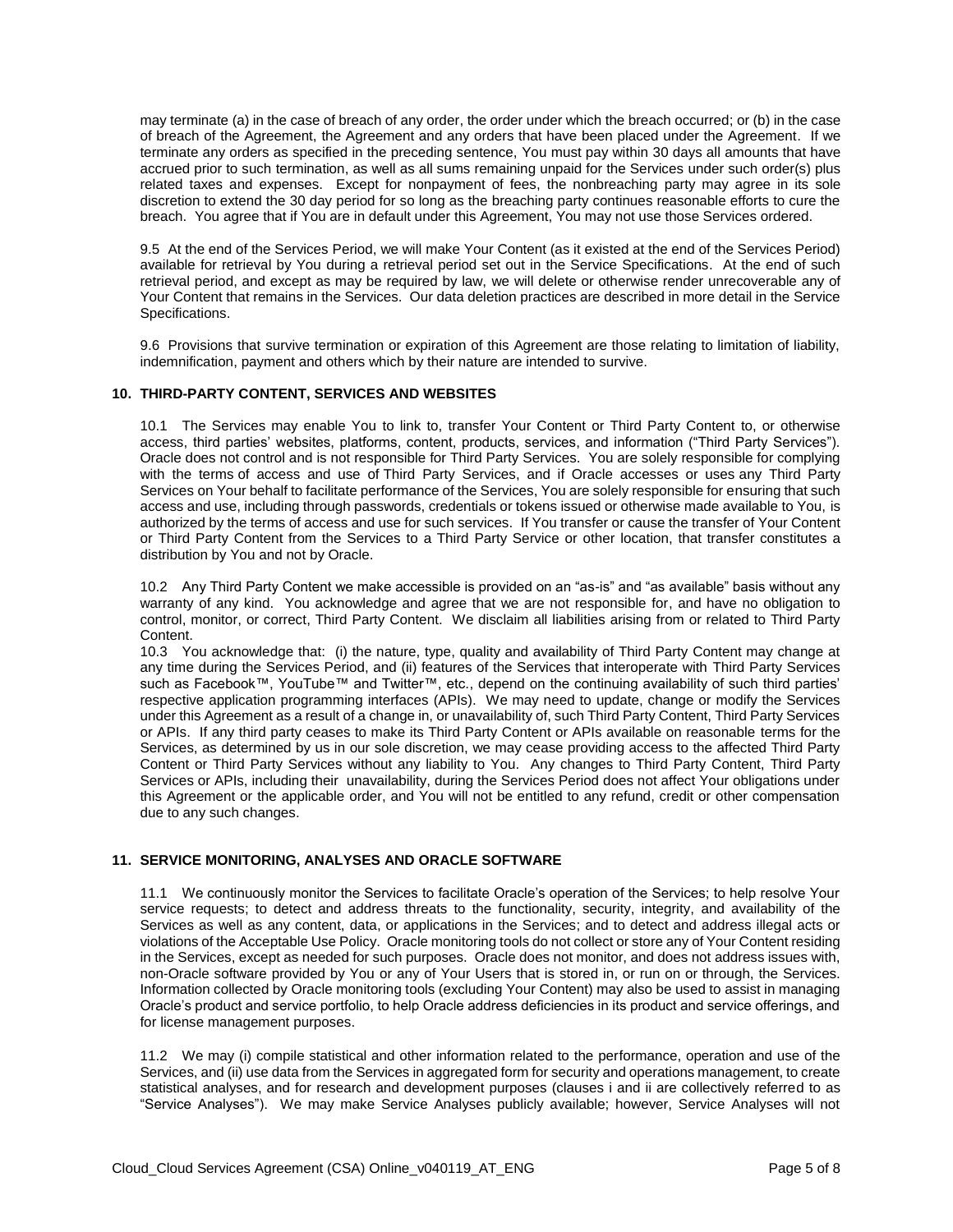incorporate Your Content, Personal Data or Confidential Information in a form that could serve to identify You or any individual. We retain all intellectual property rights in Service Analyses.

11.3 We may provide You with the ability to obtain certain Oracle Software (as defined below) for use with the Services. If we provide Oracle Software to You and do not specify separate terms for such software, then such Oracle Software is provided as part of the Services and You have the non-exclusive, worldwide, limited right to use such Oracle Software, subject to the terms of this Agreement and Your order (except for separately licensed elements of the Oracle Software, which separately licensed elements are governed by the applicable separate terms), solely to facilitate Your use of the Services. You may allow Your Users to use the Oracle Software for this purpose, and You are responsible for their compliance with the license terms. Your right to use any Oracle Software will terminate upon the earlier of our notice (by web posting or otherwise) or the end of the Services associated with the Oracle Software. Notwithstanding the foregoing, if Oracle Software is licensed to You under separate terms, then Your use of such software is governed by the separate terms. Your right to use any part of the Oracle Software that is licensed under the separate terms is not restricted in any way by this Agreement.

# **12. EXPORT**

12.1 Export laws and regulations of the United States and any other relevant local export laws and regulations apply to the Services. Such export laws govern use of the Services (including technical data) and any materials resulting from the Services provided under this Agreement, and You and we each agree to comply with all such export laws and regulations (including "deemed export" and "deemed re-export" regulations). You agree that no data, information, software programs and/or materials resulting from the Services (or direct product thereof) will be exported, directly or indirectly, in violation of these laws, or will be used for any purpose prohibited by these laws including, without limitation, nuclear, chemical, or biological weapons proliferation, or development of missile technology.

12.2 You acknowledge that the Services are designed with capabilities for You and Your Users to access the Services without regard to geographic location and to transfer or otherwise move Your Content between the Services and other locations such as User workstations. You are solely responsible for the authorization and management of User accounts across geographic locations, as well as export control and geographic transfer of Your Content.

#### **13. FORCE MAJEURE**

Neither You nor we shall be responsible for failure or delay of performance if caused by: an act of war, hostility, or sabotage; act of God; pandemic; electrical, internet, or telecommunication outage that is not caused by the obligated party; government restrictions (including the denial or cancelation of any export, import or other license); or other event outside the reasonable control of the obligated party. Both You and we will use reasonable efforts to mitigate the effect of a force majeure event. If such event continues for more than 30 days, either of You or we may cancel unperformed Services and affected orders upon written notice. This Section does not excuse either party's obligation to take reasonable steps to follow its normal disaster recovery procedures or Your obligation to pay for the Services performed.

#### **14. GOVERNING LAW AND JURISDICTION**

This Agreement is governed by the laws of Austria, excluding its conflict of law rules and excluding the United Nations Convention on Contracts for the International Sales of Goods. You and Oracle agree to submit to the exclusive jurisdiction of, and venue in, the courts in Vienna, Austria in any dispute arising out of or relating to this Agreement.

# **15. NOTICE**

15.1 Any notice required under this Agreement shall be provided to the other party in writing. If You have a legal dispute with us or if You wish to provide a notice under the Indemnification Section of this Agreement, or if You become subject to insolvency or other similar legal proceedings, You will promptly send written notice to: Oracle Austria GmbH, Donau-City-Strasse 7, 1220 Vienna, Attention: Legal Counsel.

15.2 We may give notices applicable to our Services customers by means of a general notice on the Oracle portal for the Services, and notices specific to You by electronic mail to Your e-mail address on record in our account information or by written communication sent by prepaid mail to Your address on record in our account information.

# **16. ASSIGNMENT**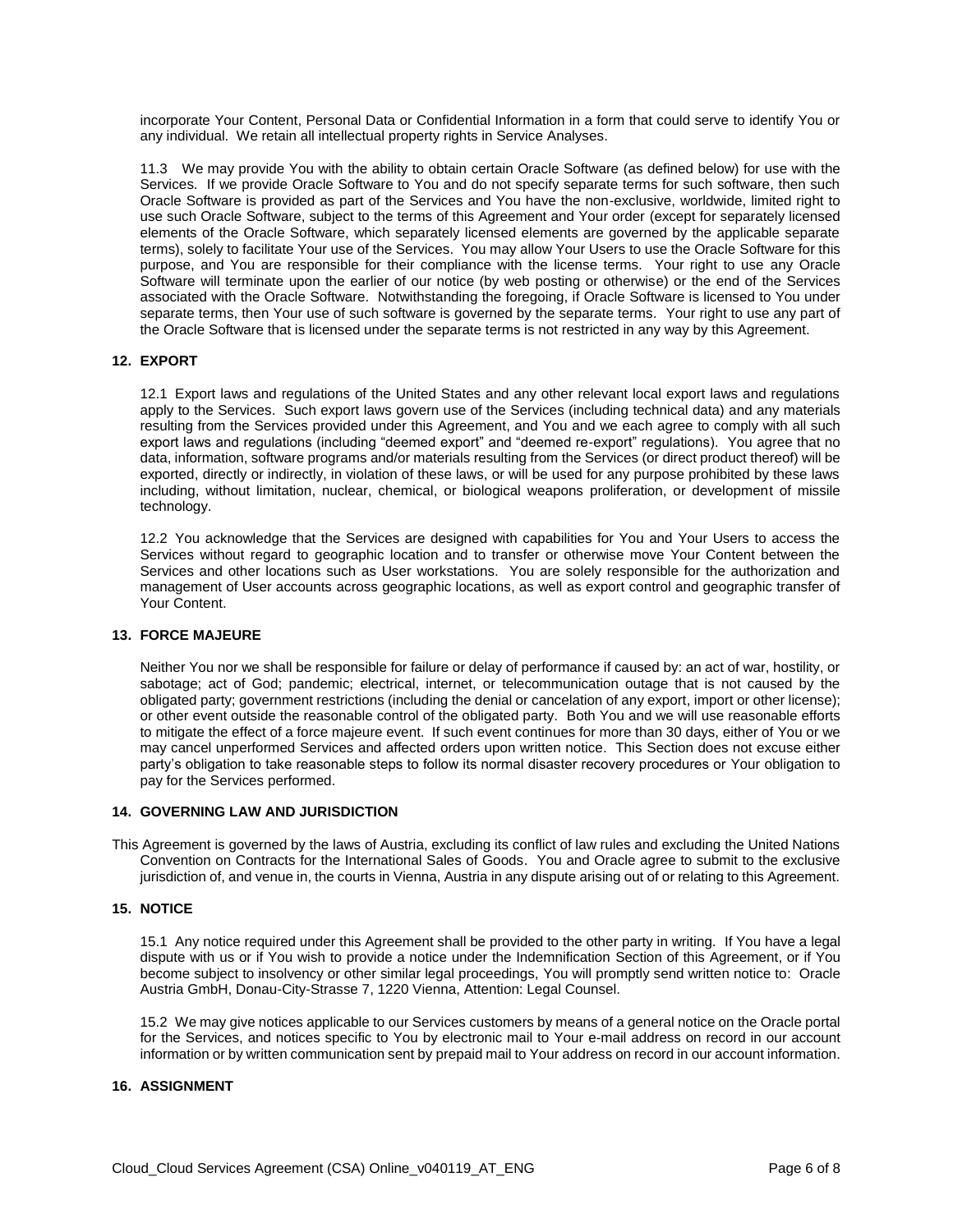You may not assign this Agreement or give or transfer the Services, or any interest in the Services, to another individual or entity.

# **17. OTHER**

17.1 We are an independent contractor, and each party agrees that no partnership, joint venture, or agency relationship exists between the parties.

17.2 Our business partners and other third parties, including any third parties with which the Services have integrations or that are retained by You to provide consulting services, implementation services or applications that interact with the Services, are independent of Oracle and are not Oracle's agents. We are not liable for, bound by, or responsible for any problems with the Services or Your Content arising due to any acts of any such business partner or third party, unless the business partner or third party is providing Services as our subcontractor on an engagement ordered under this Agreement and, if so, then only to the same extent as we would be responsible for our resources under this Agreement.

17.3 If any term of this Agreement is found to be invalid or unenforceable, the remaining provisions will remain effective and such term shall be replaced with another term consistent with the purpose and intent of this Agreement.

17.4 Except for actions for nonpayment or breach of Oracle's proprietary rights, no action, regardless of form, arising out of or relating to this Agreement may be brought by either party more than two years after the cause of action has accrued.

17.5 Prior to entering into an order governed by this Agreement, You are solely responsible for determining whether the Services meet Your technical, business or regulatory requirements. Oracle will cooperate with Your efforts to determine whether use of the standard Services are consistent with those requirements. Additional fees may apply to any additional work performed by Oracle or changes to the Services. You remain solely responsible for Your regulatory compliance in connection with Your use of the Services.

17.6 Upon forty-five (45) days written notice and no more than once every twelve (12) months, Oracle may audit Your use of the Cloud Services to ensure Your use of the Cloud Services is in compliance with the terms of the applicable order and this Agreement. Any such audit shall not unreasonably interfere with Your normal business operations.

You agree to cooperate with Oracle's audit and to provide reasonable assistance and access to information reasonably requested by Oracle.

The performance of the audit and non-public data obtained during the audit (including findings or reports that result from the audit) shall be subject to the provisions of section 4 (Nondisclosure) of this Agreement.

If the audit identifies non-compliance, You agree to remedy (which may include, without limitation, the payment of any fees for additional Cloud Services) such non-compliance within 30 days of written notification of that noncompliance. You agree that Oracle shall not be responsible for any of Your costs incurred in cooperating with the audit.

# **18. ENTIRE AGREEMENT**

18.1 You agree that this Agreement and the information which is incorporated into this Agreement by written reference (including reference to information contained in a URL or referenced policy), together with the applicable order, is the complete agreement for the Services ordered by You and supersedes all prior or contemporaneous agreements or representations, written or oral, regarding such Services.

18.2 It is expressly agreed that the terms of this Agreement and any Oracle order shall supersede the terms in any purchase order, procurement internet portal, or other similar non-Oracle document and no terms included in any such purchase order, portal, or other non-Oracle document shall apply to the Services ordered. In the event of any inconsistencies between the terms of an order and the Agreement, the order shall take precedence; however, unless expressly stated otherwise in an order, the terms of the Data Processing Agreement shall take precedence over any inconsistent terms in an order. This Agreement and orders hereunder may not be modified and the rights and restrictions may not be altered or waived except in a writing signed or accepted online by authorized representatives of You and of Oracle; however, Oracle may update the Service Specifications, including